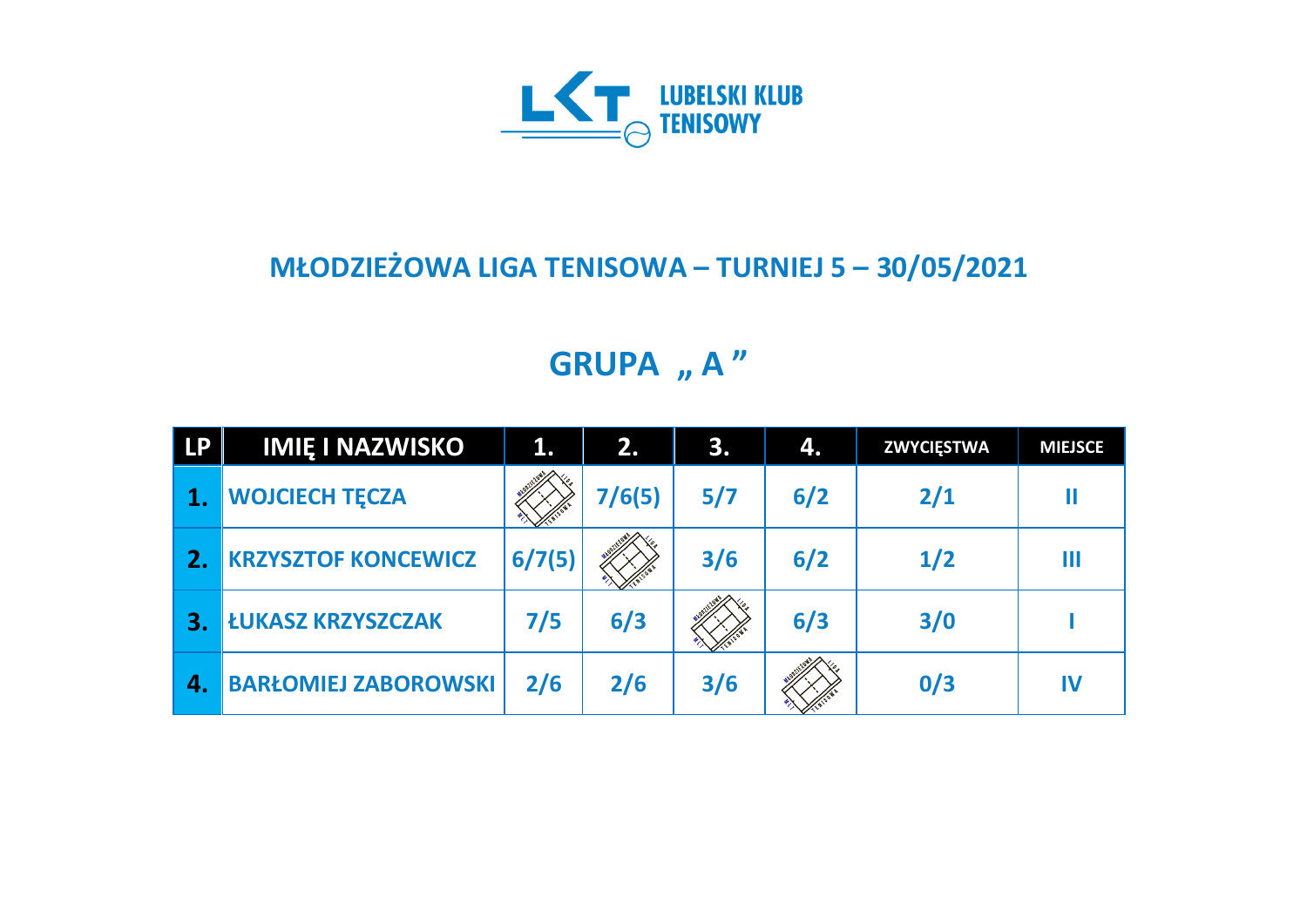

## **MŁODZIEŻOWA LIGA TENISOWA – TURNIEJ 5 – 30/05/2021 GRUPA** , **B** "

| <b>LP</b>        | <b>IMIĘ I NAZWISKO</b>   | 1.  | 2.  | 3.  | 4.  | <b>ZWYCIĘSTWA</b> | <b>MIEJSCE</b> |
|------------------|--------------------------|-----|-----|-----|-----|-------------------|----------------|
|                  | <b>BARTŁOMIEJ BOGUSZ</b> |     | 6/2 | 6/2 | 6/2 | 3/0               |                |
| 2.               | <b>ARTUR WASIL</b>       | 2/6 |     | 5/7 | 3/6 | 0/3               | IV             |
| 3.               | <b>SZYMON KOTUŁA</b>     | 2/6 | 7/5 |     | 2/6 | 1/2               | Ш              |
| $\overline{a}$ . | <b>ALBERT SOWIŃSKI</b>   | 2/6 | 6/3 | 6/2 |     | 2/1               |                |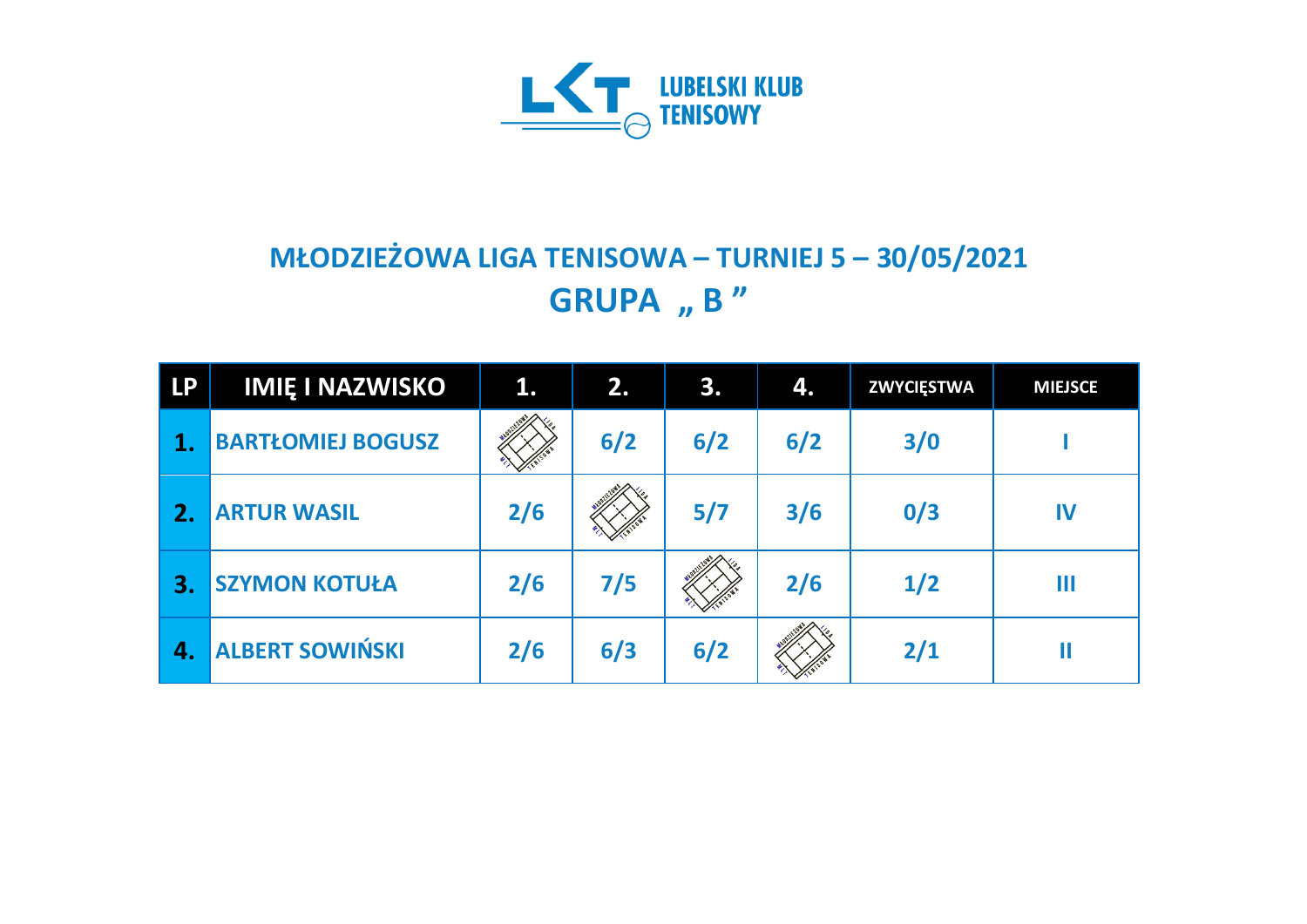

## **MŁODZIEŻOWA LIGA TENISOWA – TURNIEJ 5 – 30/05/2021 GRUPA** "  $C''$

| <b>LP</b> | <b>IMIĘ I NAZWISKO</b>  | 1.  | 2.  | 3.  | 4.  | <b>ZWYCIĘSTWA</b> | <b>MIEJSCE</b> |
|-----------|-------------------------|-----|-----|-----|-----|-------------------|----------------|
|           | <b>ADAM WIELOSZ</b>     |     | 6/3 | 6/3 | 6/3 | 3/0               |                |
| 2.        | <b>TOMASZ KIELISZEK</b> | 3/6 |     | 6/2 | 6/4 | 2/1               | Ш              |
| З.        | ŁUKASZ ROLIŃSKI         | 3/6 | 2/6 |     | 7/5 | 1/2               | Ш              |
| 4.        | <b>WOJCIECH KOTUŁA</b>  | 3/6 | 4/6 | 5/7 |     | 0/3               | IV             |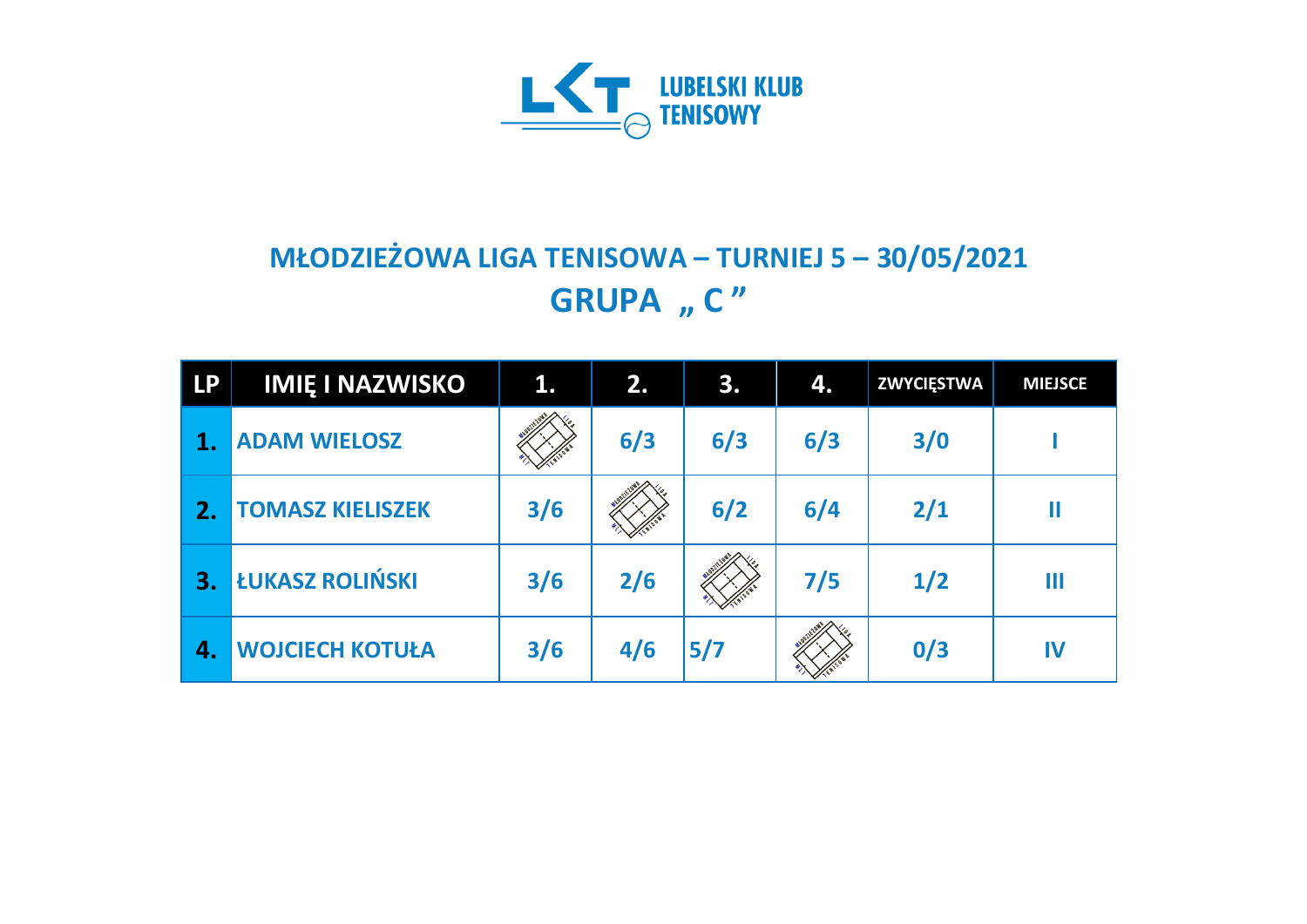

## **MŁODZIEŻOWA LIGA TENISOWA – TURNIEJ 5 – 30/05/2021 GRUPA** "D"

| <b>LP</b> | <b>IMIE I NAZWISKO</b>  | 1.  | 2.  | 3.  | 4.  | <b>ZWYCIĘSTWA</b> | <b>MIEJSCE</b> |
|-----------|-------------------------|-----|-----|-----|-----|-------------------|----------------|
|           | <b>KONRAD SŁOWAŃSKI</b> |     | 2/6 | 6/2 | 6/4 | 2/1               |                |
| 2.        | <b>MARCEL SŁOMKA</b>    | 6/2 |     | 6/2 | 6/4 | 3/0               |                |
| 3.        | <b>KAROL ZABOROWSKI</b> | 2/6 | 2/6 |     | 2/6 | 0/3               | IV             |
| 4.        | <b>FILIP OBST</b>       | 4/6 | 4/6 | 6/2 |     | 1/2               | Ш              |